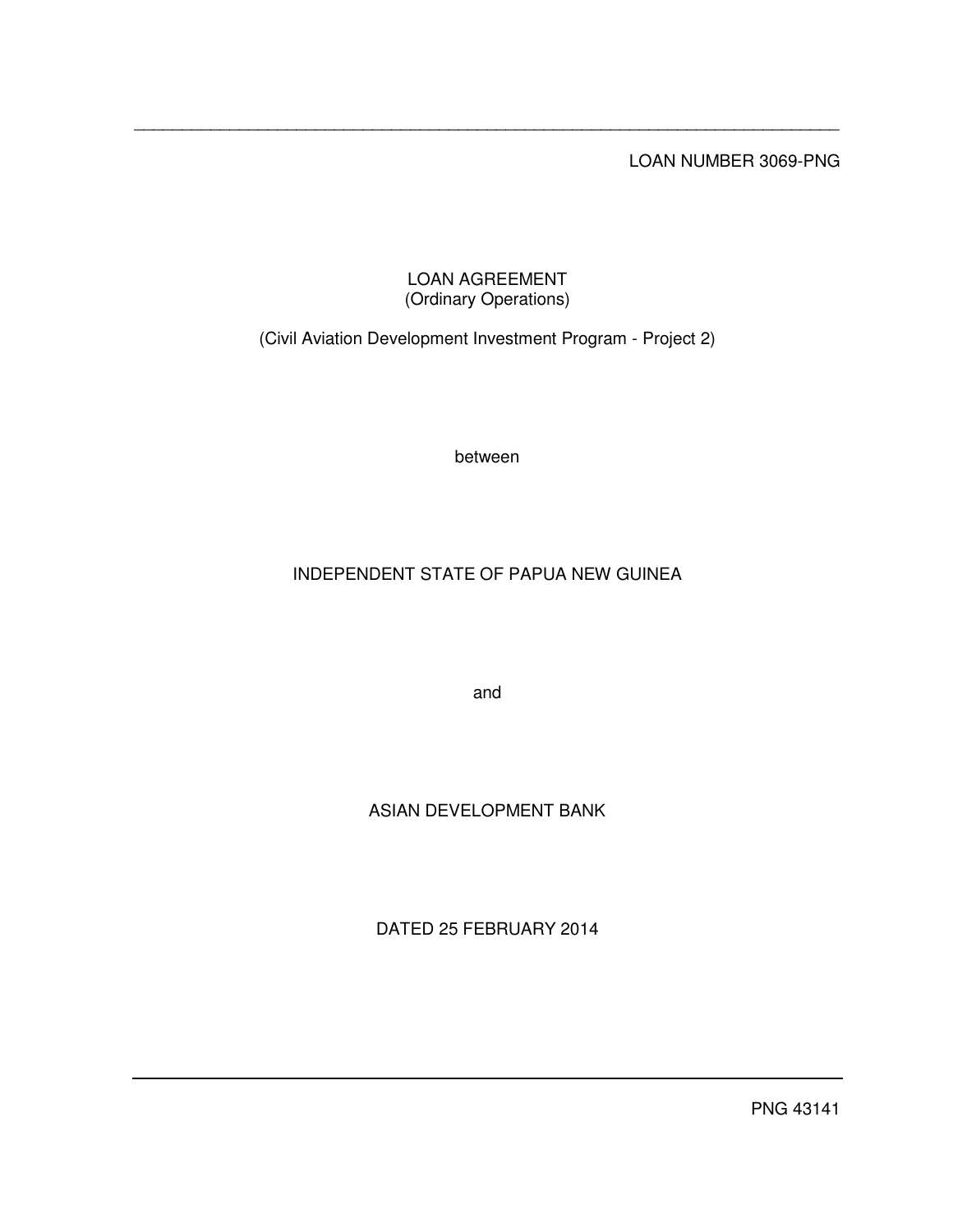### **LOAN AGREEMENT (Ordinary Operations)**

 LOAN AGREEMENT dated 25 February 2014 between the INDEPENDENT STATE OF PAPUA NEW GUINEA ("Borrower") and ASIAN DEVELOPMENT BANK ("ADB").

#### WHEREAS

 (A) by a framework financing agreement dated 9 October 2009 between the Borrower and ADB ("FFA"), ADB has agreed to provide a multitranche financing facility to the Borrower for the purposes of financing projects under the Civil Aviation Development Investment Program ("Investment Program");

(B) by a periodic financing request dated 26 September 2013 ("PFR") submitted by the Borrower, the Borrower has applied to ADB for: (i) a loan from ADB's ordinary capital resources; and (ii) a loan from ADB's Special Funds resources, for the purposes of the Project described in Schedule 1 of the Special Operations Loan Agreement referred to in Recital (C) below;

 (C) by an agreement of even date herewith between the Borrower and ADB ("Special Operations Loan Agreement"), ADB has agreed to make to the Borrower a loan from ADB's Special Funds resources in various currencies equivalent to nine million seven hundred seventy six thousand Special Drawing Rights (SDR9,776,000) for the purposes of the Project;

 (D) the Project will be carried out by the National Airports Corporation ("NAC") established under the Civil Aviation Act, 2000, and for this purpose the Borrower will make available to NAC the proceeds of the loan provided for herein upon terms and conditions satisfactory to ADB; and

 (E) ADB has agreed to make a loan to the Borrower from ADB's ordinary capital resources upon the terms and conditions set forth herein and in the Project Agreement of even date herewith between ADB and NAC;

NOW THEREFORE the parties hereto agree as follows:

### **ARTICLE I**

### **Loan Regulations; Definitions**

Section 1.01. All the provisions of the Ordinary Operations Loan Regulations Applicable to LIBOR-Based Loans Made from ADB's Ordinary Capital Resources, dated 1 July 2001 ("Loan Regulations"), are hereby made applicable to this Loan Agreement with the same force and effect as if they were fully set forth herein, subject, however, to the following modifications: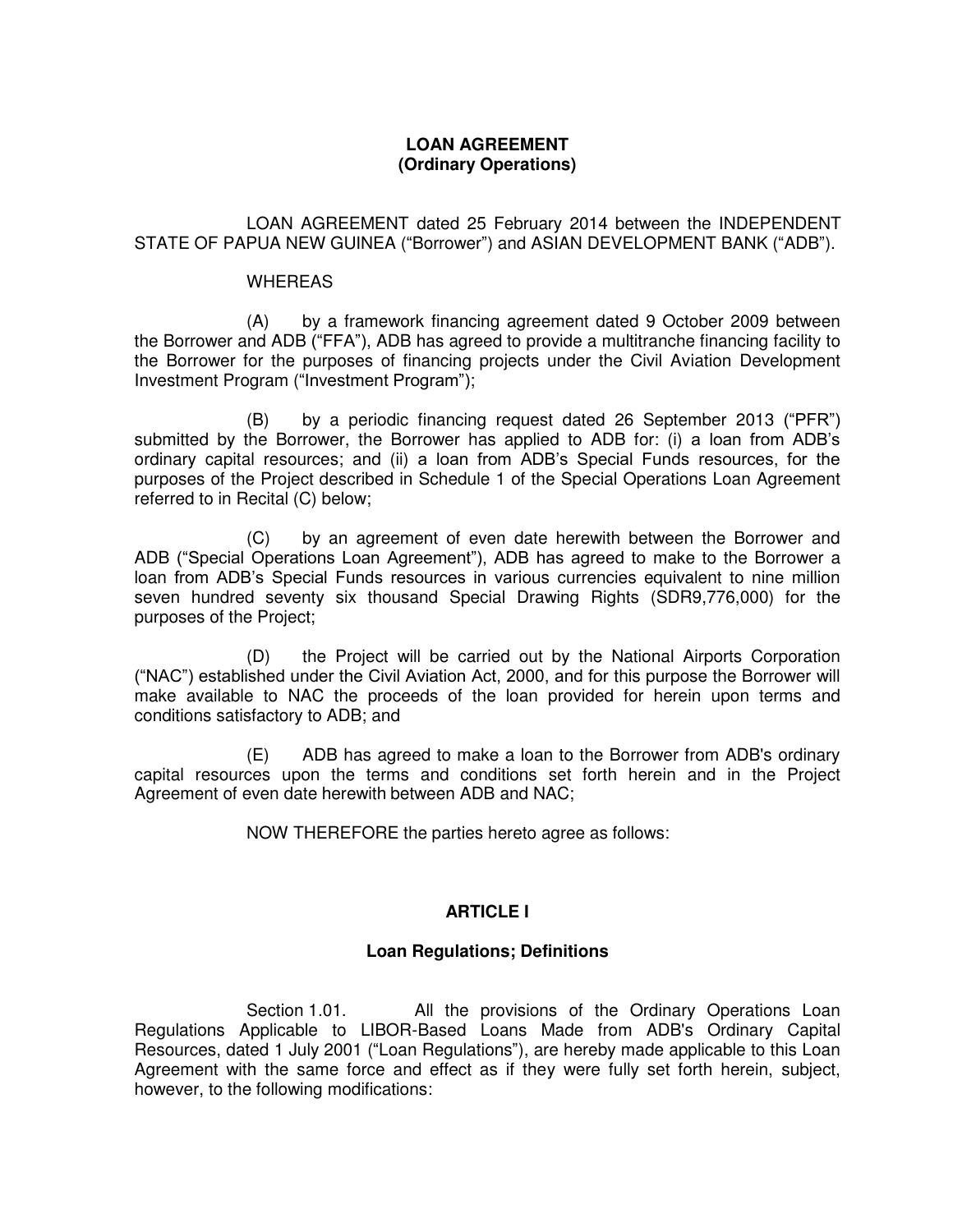(a) Section 2.01(50) is deleted and the following is substituted therefor:

"Project Agreement" means the Project Agreement of even date herewith between ADB and NAC.

- (b) The term "Project Executing Agency" appearing in Sections 7.04(b), 9.01(d), 9.01(f), 9.01(k), 10.01(c) and 10.02(c) of the Loan Regulations shall be substituted by the term "NAC".
- (c) Section 3.03 is deleted and the following is substituted therefor:

**Commitment Charge; Credit; Maturity Premium.**  (a) The Borrower shall pay a commitment charge on the unwithdrawn amount of the Loan at the rate and on the terms specified in the Loan Agreement.

(b) ADB shall provide to the Borrower a credit at the rate specified in the Loan Agreement, which credit shall remain fixed for the term of the Loan. ADB shall apply the credit against the interest payable by the Borrower.

(c) The Borrower shall pay a maturity premium at the rate specified in the Loan Agreement, which maturity premium shall remain fixed for the term of the Loan. ADB shall add the maturity premium to the interest payable by the Borrower.

(d) Section 3.06 is deleted and the following is substituted therefor:

**Rebate.** (a) Following any announcement by ADB that the Fixed Spread applicable to new Loans shall be reduced, ADB shall provide a Rebate to any Borrower with an outstanding Loan on which a higher Fixed Spread is applicable. The amount of the Rebate shall be determined by multiplying (i) the difference between the Fixed Spread applicable to the outstanding Loan and the Fixed Spread that will be applied to new Loans (expressed as a percentage per annum), by (ii) the principal amount of the outstanding Loan on which the Borrower shall pay interest for all interest periods commencing on and after the effective date of the lower Fixed Spread that will be applied to new Loans.

(b) Following any announcement by ADB that its Funding Cost Margin calculations with respect to any Loan Currency (or Approved Currency) in any Semester resulted in ADB achieving savings, ADB shall provide a Rebate to the Borrower. The amount of the Rebate shall be determined by multiplying (i) the Funding Cost Margin (expressed as a percentage per annum) by (ii) the principal amount of the Loan on which the Borrower shall pay interest for the Interest Period commencing immediately after the Semester for which the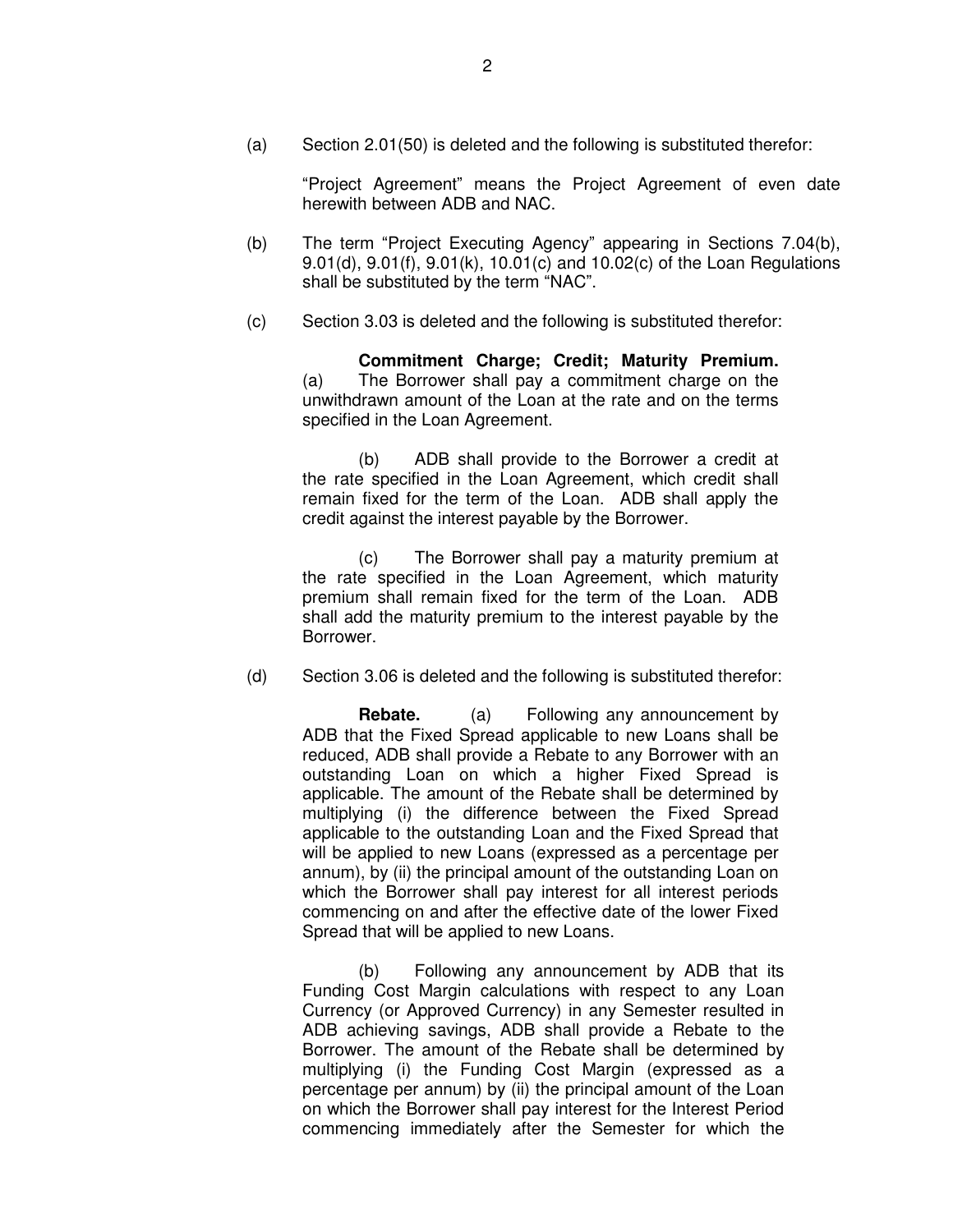Funding Cost Margin was calculated. ADB shall apply the amount of the Rebate against the interest payable by the Borrower for the Interest Period commencing immediately after the Semester for which the Funding Cost Margin was calculated.

(e) Section 3.07 is deleted and the following is substituted therefor:

**Surcharge.** (a) Following any announcement by ADB that the Fixed Spread applicable to new Loans shall be increased, any Borrower with an outstanding Loan on which a lower Fixed Spread is applicable shall pay ADB a Surcharge. The amount of the Surcharge shall be determined by multiplying (i) the difference between the Fixed Spread that will be applied to new Loans and the Fixed Spread applicable to the outstanding Loan (expressed as a percentage per annum), by (ii) the principal amount of the outstanding Loan on which the Borrower shall pay interest for all interest periods commencing on and after the effective date of the higher Fixed Spread that will be applied to new Loans.

(b) Following any announcement by ADB that its Funding Cost Margin calculations with respect to any Loan Currency (or Approved Currency) in any Semester resulted in ADB incurring additional costs, the Borrower shall pay ADB a Surcharge. The amount of the Surcharge shall be determined by multiplying (i) the Funding Cost Margin (expressed as a percentage per annum) by (ii) the principal amount of the Loan on which the Borrower shall pay interest for the Interest Period commencing immediately after the Semester for which the Funding Cost Margin was calculated. ADB shall add the amount of the Surcharge to the interest payable by the Borrower for the Interest Period commencing immediately after the Semester for which the Funding Cost Margin was calculated.

 Section 1.02. Wherever used in this Loan Agreement, the several terms defined in the Loan Regulations and in the Special Operations Loan Agreement have the respective meanings therein set forth unless modified herein or the context otherwise requires.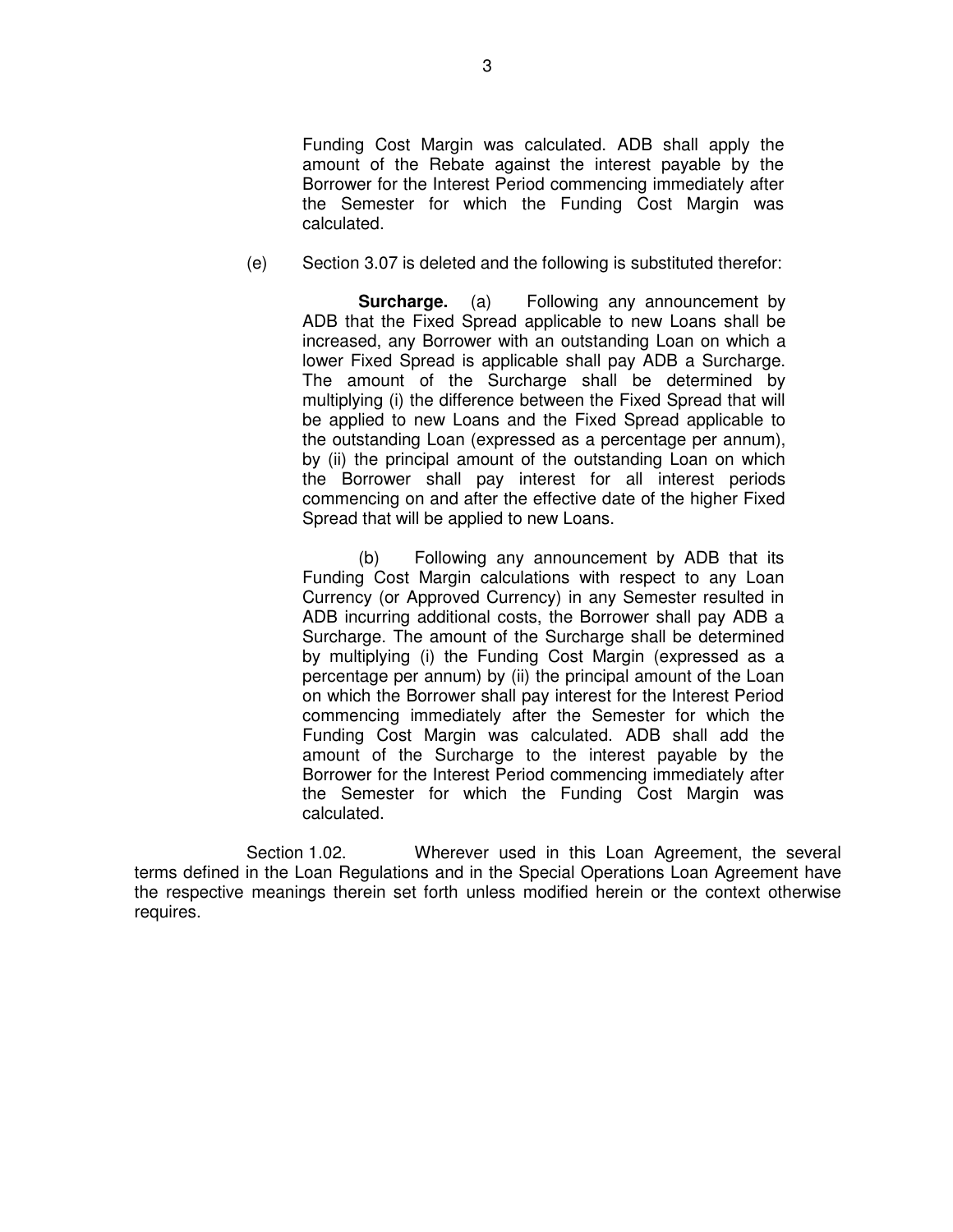#### **ARTICLE II**

#### **The Loan**

 Section 2.01. (a) ADB agrees to lend to the Borrower from ADB's ordinary capital resources an amount of one hundred and fifteen million Dollars (\$115,000,000), as such amount may be converted from time to time through a Currency Conversion in accordance with the provisions of Section 2.06 of this Loan Agreement.

(b) The Loan has a principal repayment period of 20 years, and a grace period as defined in subsection (c) hereinafter.

(c) The term "grace period" as used in subsection (b) hereinabove means the period prior to the first Principal Payment Date in accordance with the amortization schedule set forth in Schedule 1 to this Loan Agreement.

Section 2.02. The Borrower shall pay to ADB interest on the principal amount of the Loan withdrawn and outstanding from time to time at a rate for each Interest Period equal to the sum of:

(a) LIBOR;

(b) 0.60% as provided by Section 3.02 of the Loan Regulations less a credit of 0.20% as provided by Section 3.03 of the Loan Regulations; and

(c) a maturity premium of 0.20% as provided by Section 3.03 of the Loan Regulations.

 Section 2.03. The Borrower shall pay a commitment charge of 0.15% per annum. Such charge shall accrue on the full amount of the Loan (less amounts withdrawn from time to time), commencing 60 days after the date of this Loan Agreement.

Section 2.04. Interest and other charges on the Loan shall be payable semiannually on 1 May and 1 November in each year.

 Section 2.05. The Borrower shall repay the principal amount of the Loan withdrawn from the Loan Account in accordance with the provisions of Schedule 1 to this Loan Agreement.

Section 2.06. (a) The Borrower may at any time request any of the following Conversions of the terms of the Loan in order to facilitate prudent debt management:

- (i) a change of the Loan Currency of all or any portion of the principal amount of the Loan, whether withdrawn and outstanding or unwithdrawn, to an Approved Currency;
- (ii) a change of the interest rate basis applicable to all or any portion of the principal amount of the Loan withdrawn and outstanding from a Floating Rate to a Fixed Rate, or vice versa; and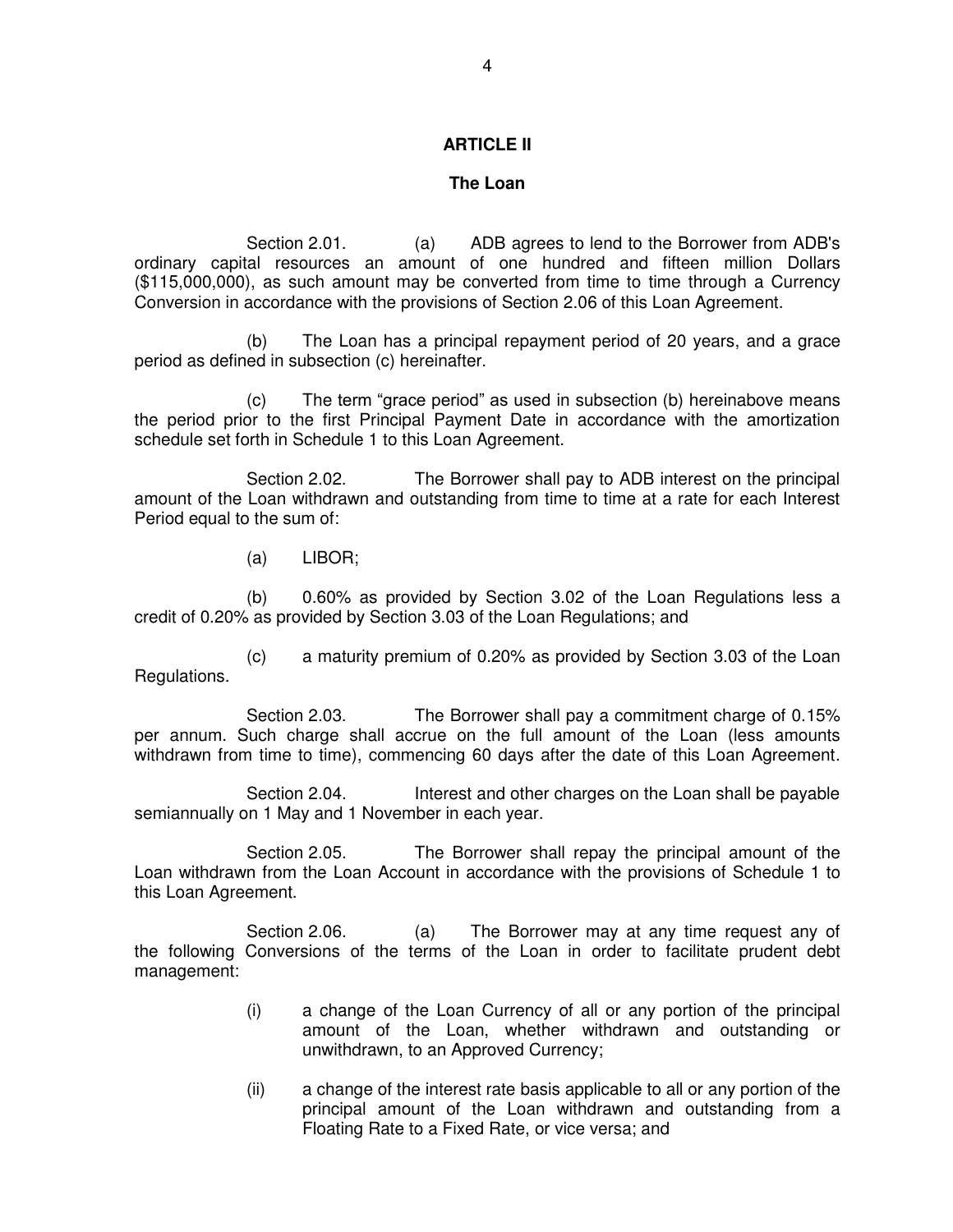(iii) the setting of limits on the Floating Rate applicable to all or any portion of the principal amount of the Loan withdrawn and outstanding by the establishment of an Interest Rate Cap or Interest Rate Collar on said Floating Rate.

(b) Any conversion requested pursuant to subsection (a) hereinabove that is accepted by ADB shall be considered a "Conversion", as defined in Section 2.01(6) of the Loan Regulations, and shall be effected in accordance with the provisions of Article V of the Loan Regulations and the Conversion Guidelines.

#### **ARTICLE III**

#### **Use of Proceeds of the Loan**

 Section 3.01. The Borrower shall make the proceeds of the Loan available to NAC as budgetary support upon terms and conditions satisfactory to ADB and shall cause NAC to apply such proceeds to the financing of expenditures on the Project in accordance with the provisions of this Loan Agreement and the Project Agreement.

 Section 3.02. The proceeds of the Loan shall be allocated and withdrawn in accordance with the provisions of Schedule 2 to this Loan Agreement, as such Schedule may be amended from time to time by agreement between the Borrower and ADB.

 Section 3.03. Except as ADB may otherwise agree, the Borrower shall procure, or cause to be procured, the items of expenditure to be financed out of the proceeds of the Loan in accordance with the provisions of Schedule 4 to the Special Operations Loan Agreement. ADB may refuse to finance a contract where any such item has not been procured under procedures substantially in accordance with those agreed between the Borrower and ADB or where the terms and conditions of the contract are not satisfactory to ADB.

 Section 3.04. Except as ADB may otherwise agree, the Borrower shall cause all items of expenditure financed out of the proceeds of the Loan to be used exclusively in the carrying out of the Project.

 Section 3.05. The Loan Closing Date for the purposes of Section 9.02 of the Loan Regulations shall be 30 September 2017 or such other date as may from time to time be agreed between the Borrower and ADB.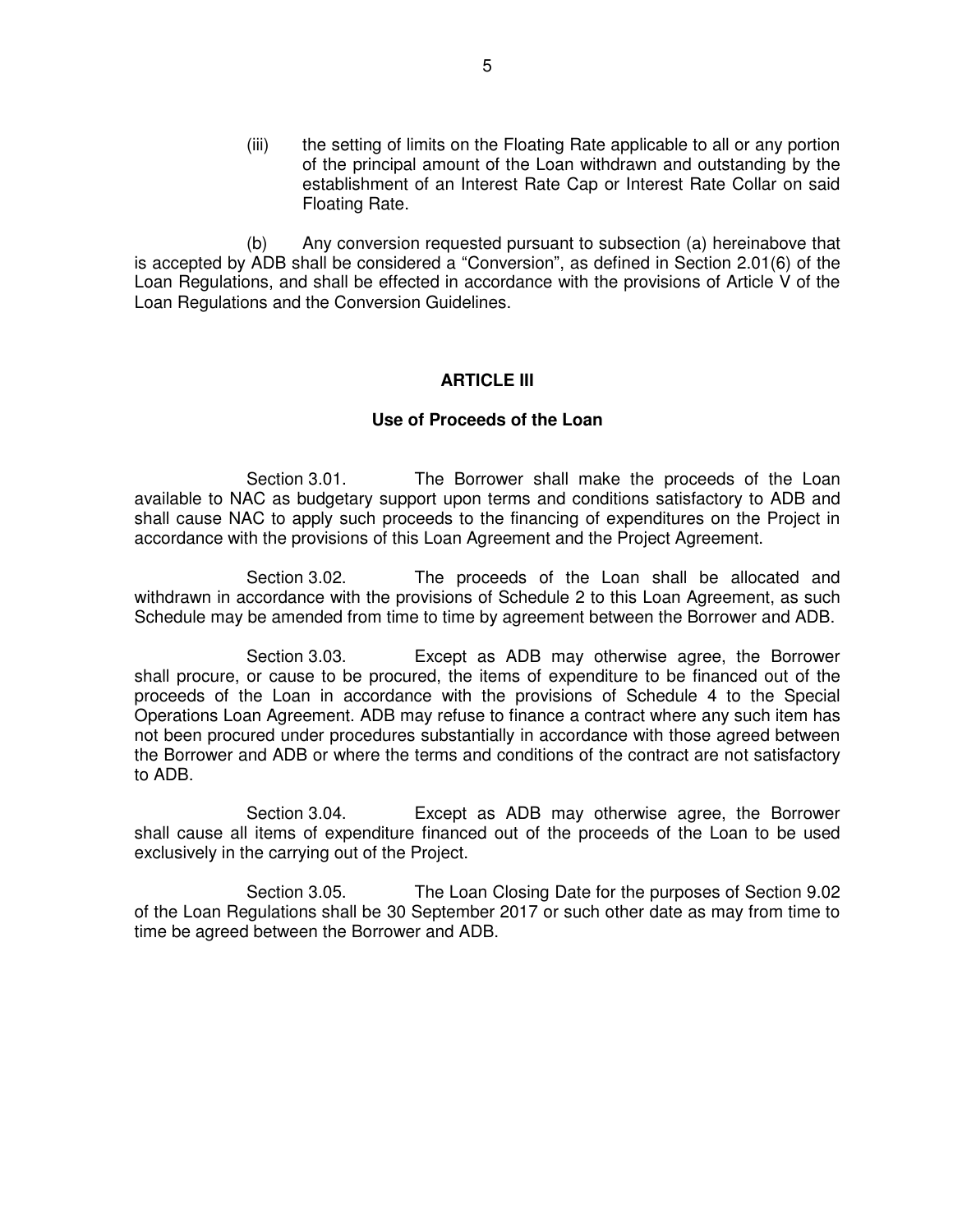#### **ARTICLE IV**

#### **Particular Covenants**

 Section 4.01. (a) The Borrower shall cause the Project to be carried out with due diligence and efficiency and in conformity with sound applicable technical, financial, business, and development practices.

 (b) In the carrying out of the Project and operation of the Project facilities, the Borrower shall perform, or cause to be performed, all obligations set forth in Schedule 5 to the Special Operations Loan Agreement and the Project Agreement.

 Section 4.02. The Borrower shall make available, or cause to be made available, promptly as needed, the funds, facilities, services, land and other resources, as required, in addition to the proceeds of the Loan, for the carrying out of the Project.

 Section 4.03. The Borrower shall ensure that the activities of its departments and agencies with respect to the carrying out of the Project and operation of the Project facilities are conducted and coordinated in accordance with sound administrative policies and procedures.

 Section 4.04. The Borrower shall enable ADB's representatives to inspect the Project, the Goods and Works, and any relevant records and documents.

 Section 4.05. (a) The Borrower shall (i) maintain separate accounts and records for the Project; (ii) prepare annual financial statements for the Project in accordance with accounting principles acceptable to ADB; (iii) have such financial statements audited annually by independent auditors whose qualifications, experience and terms of reference are acceptable to ADB, in accordance with international standards for auditing or the national equivalent acceptable to ADB; (iv) as part of each such audit, have the auditors prepare a report (which includes the auditors' opinion on the financial statements, use of the Loan proceeds and compliance with the financial covenants of this Loan Agreement) and a management letter (which sets out the deficiencies in the internal control of the Project that were identified in the course of the audit, if any); and (v) furnish to ADB, no later than 6 months after the end of each related fiscal year, copies of such audited financial statements, audit report and management letter, all in the English language, and such other information concerning these documents and the audit thereof as ADB shall from time to time reasonably request.

 (b) ADB shall disclose the annual audited financial statements for the Project and the opinion of the auditors on the financial statements within 30 days of the date of their receipt by posting them on ADB's website.

 (c) The Borrower shall enable ADB, upon ADB's request, to discuss the financial statements for the Project and the Borrower's financial affairs where they relate to the Project with the auditors appointed pursuant to subsection (a)(iii) hereinabove, and shall authorize and require any representative of such auditors to participate in any such discussions requested by ADB. This is provided that such discussions shall be conducted only in the presence of an authorized officer of the Borrower, unless the Borrower shall otherwise agree.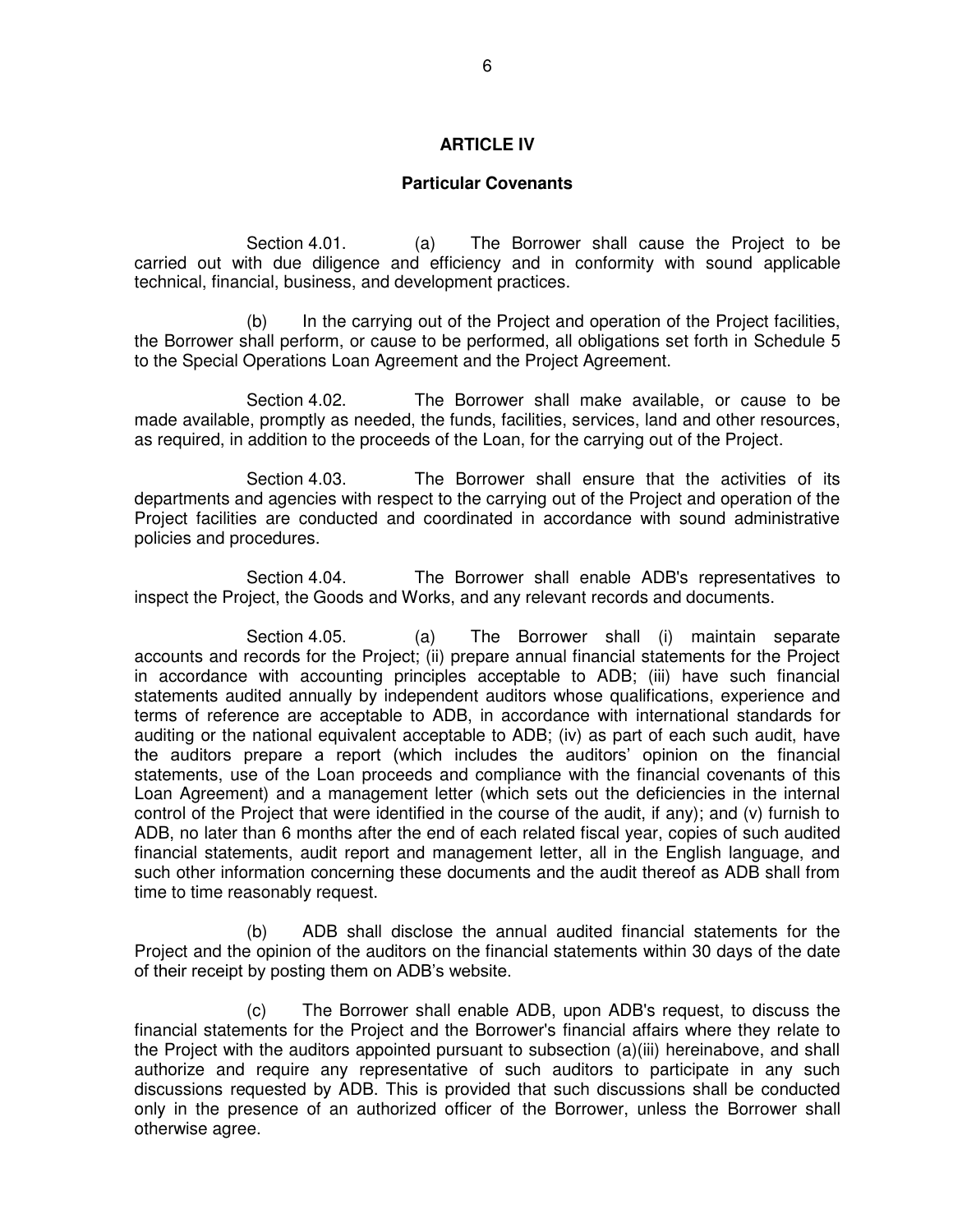Section 4.06. The Borrower shall take all actions which shall be necessary on its part to enable NAC to perform its obligations under the Project Agreement, and shall not take or permit any action which would interfere with the performance of such obligations.

#### **ARTICLE V**

### **Suspension; Acceleration of Maturity**

 Section 5.01. The following is specified as an additional event for suspension of the right of the Borrower to make withdrawals from the Loan Account for the purposes of Section 9.01(l) of the Loan Regulations: the Borrower shall have failed to perform any of its obligations under the Special Operations Loan Agreement.

 Section 5.02. The following is specified as an additional event for acceleration of maturity for the purposes of Section 9.07(a)(iv) of the Loan Regulations: if the event specified in Section 5.01 of this Loan Agreement shall have occurred.

#### **ARTICLE VI**

#### **Effectiveness**

 Section 6.01. The following is specified as an additional condition to the effectiveness of this Loan Agreement for the purposes of Section 10.01(f) of the Loan Regulations: the Special Operations Loan Agreement shall have been duly authorized or ratified by, and executed and delivered on behalf of, the Borrower, and all conditions precedent to its effectiveness, other than a condition requiring effectiveness of this Loan Agreement, shall have been fulfilled.

 Section 6.02. The following is specified as an additional matter, for the purposes of Section 10.02(d) of the Loan Regulations, to be included in the opinion or opinions to be furnished to ADB: the Special Operations Loan Agreement has been duly authorized or ratified by, and executed and delivered on behalf of, the Borrower, and is legally binding upon the Borrower in accordance with its terms.

 Section 6.03. A date 90 days after the date of this Loan Agreement is specified for the effectiveness of this Loan Agreement for the purposes of Section 10.04 of the Loan Regulations.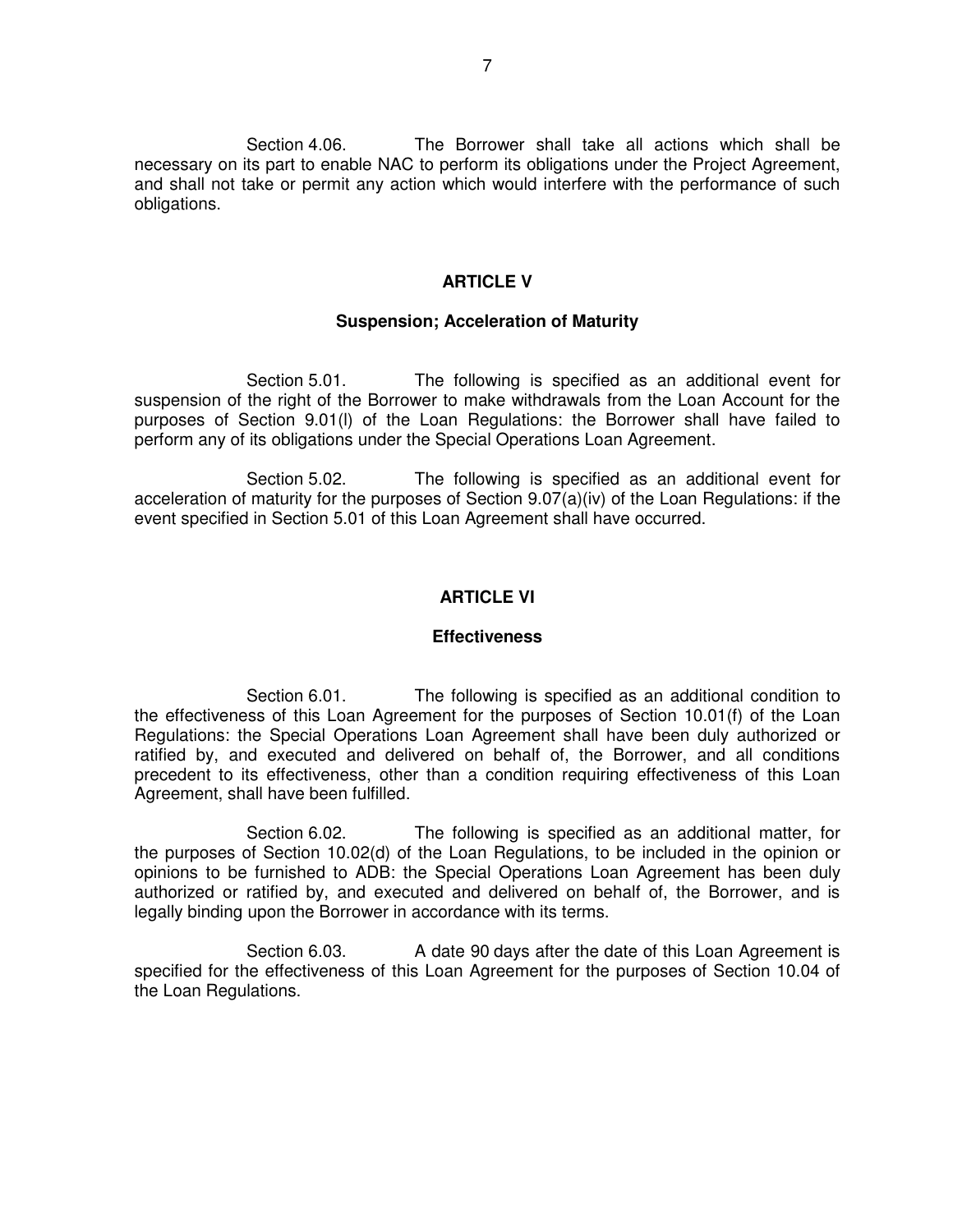#### **ARTICLE VII**

#### **Delegation of Authority**

 Section 7.01. The Borrower hereby designates NAC as its agent for the purposes of taking any action or entering into any agreement required or permitted under Sections 3.02, 3.03 and 3.05 of this Loan Agreement and under Sections 6.01, 6.02, 6.03 and 6.04 of the Loan Regulations.

Section 7.02. Any action taken or any agreement entered into by NAC pursuant to the authority conferred under Section 7.01 of this Loan Agreement shall be fully binding on the Borrower and shall have the same force and effect as if taken by the Borrower.

 Section 7.03. The authority conferred on NAC under Section 7.01 of this Loan Agreement may be revoked or modified by agreement between the Borrower and ADB.

#### **ARTICLE VIII**

#### **Miscellaneous**

 Section 8.01. The Minister of Treasury of the Borrower is designated as representative of the Borrower for the purposes of Section 12.02 of the Loan Regulations.

 Section 8.02. The following addresses are specified for the purposes of Section 12.01 of the Loan Regulations:

### For the Borrower

 Secretary, Department of Treasury Vulupindi Haus P.O. Box 542 Waigani, National Capital District Papua New Guinea

Facsimile Numbers:

 +675 312-8803 +675 312-8808.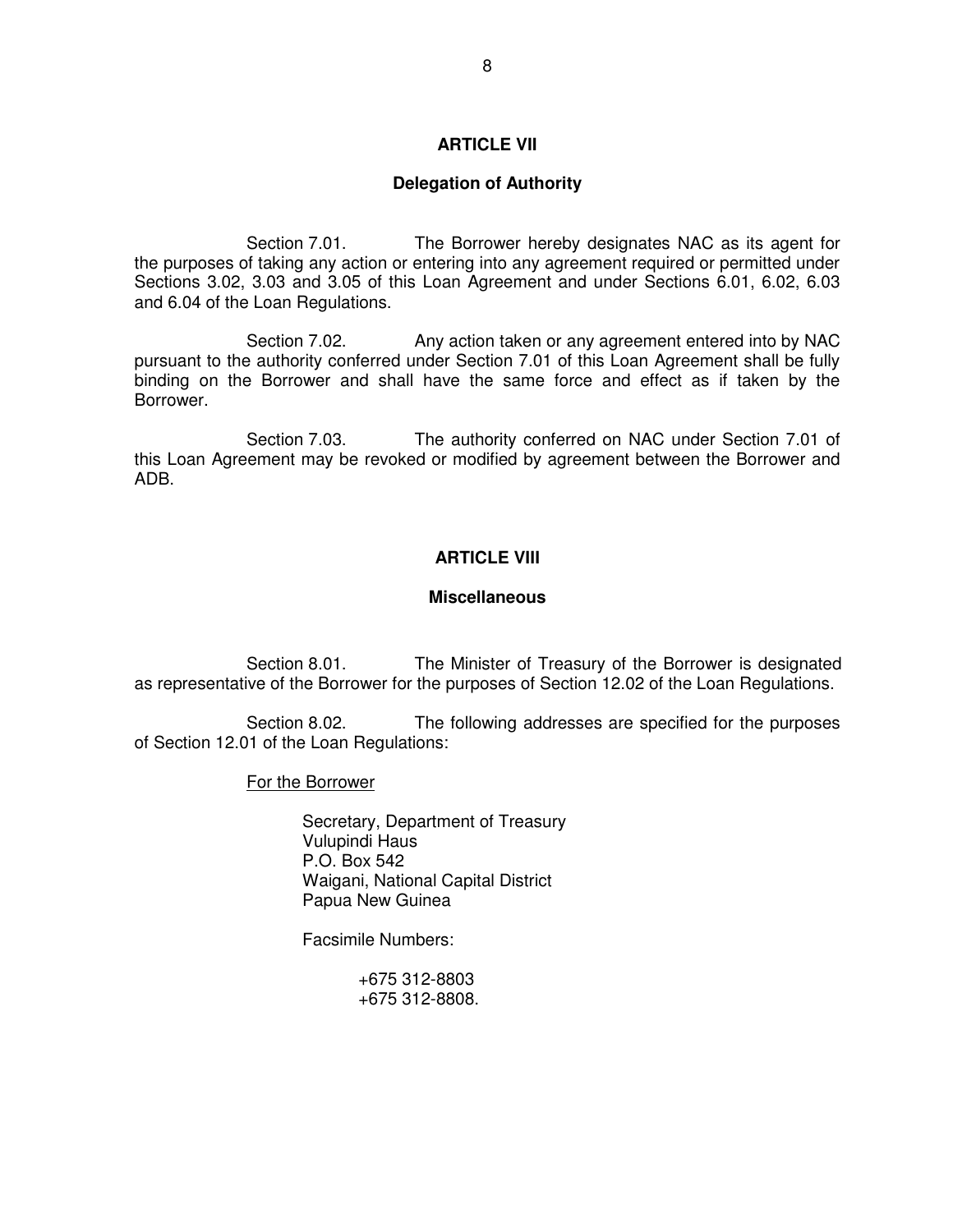For ADB

Asian Development Bank 6 ADB Avenue Mandaluyong City 1550 Metro Manila Philippines

Facsimile Numbers:

+63 2 636-2444 +63 2 636-2446.

IN WITNESS WHEREOF the parties hereto, acting through their<br>representatives thereunto duly authorized, have caused this Loan Agreement to be signed in their respective names as of the day and year first above written and to be delivered at the principal office of ADB.

OF PAPUA NEW **INDEPENDENT SZ** ΆΤ **GUINEA** By HON. DON POMB POLYE Minister of Treasury

ASIAN DEVELOPMENT BANK

By

MARCELO J. MINC **Country Director** Papua New Guinea Resident Mission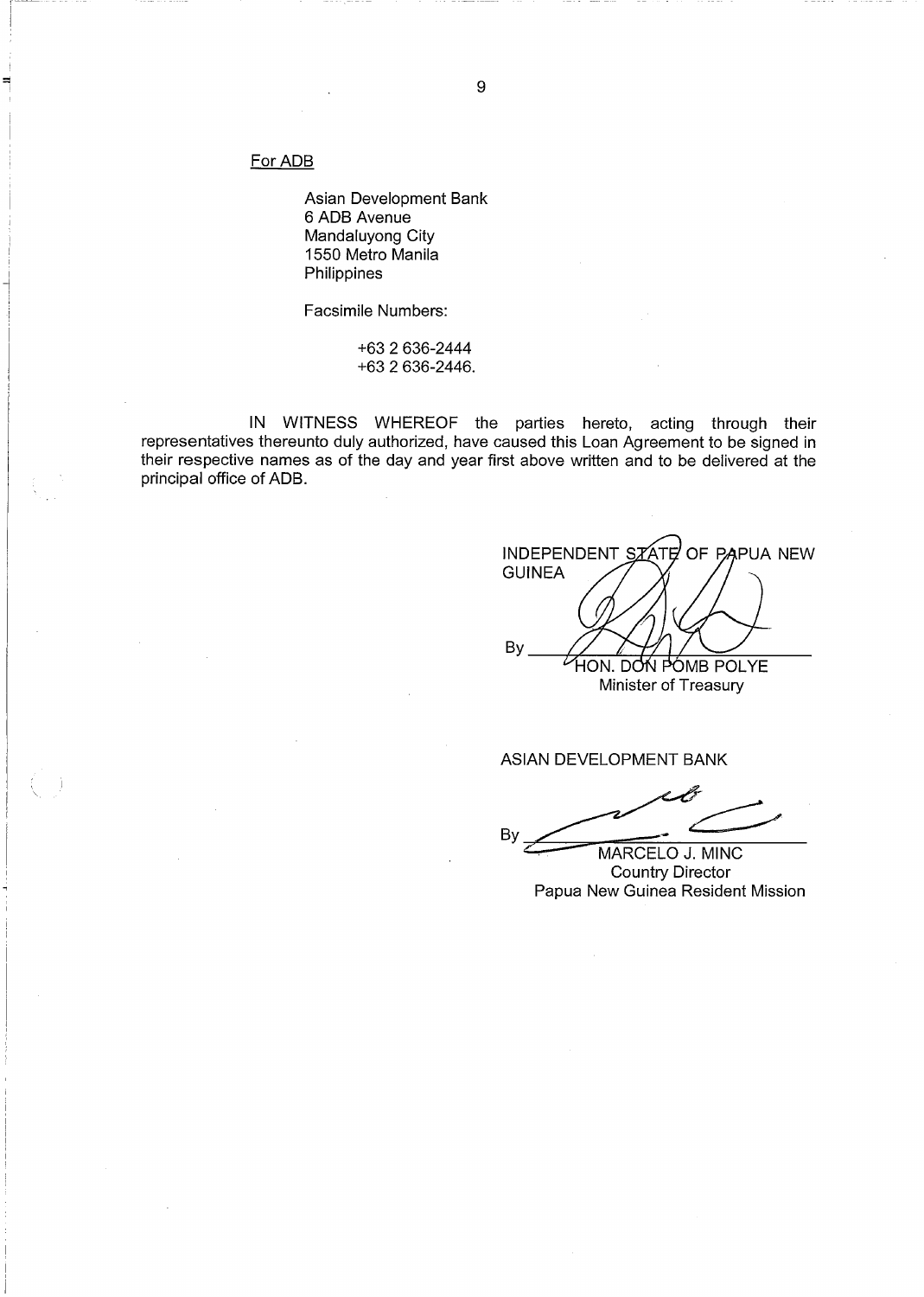#### **SCHEDULE 1**

#### **Amortization Schedule**

#### **(Civil Aviation Development Investment Program - Project 2)**

1. The following table sets forth the Principal Payment Dates of the Loan and the percentage of the total principal amount of the Loan payable on each Principal Payment Date (Installment Share). If the proceeds of the Loan shall have been fully withdrawn as of the first Principal Payment Date, the principal amount of the Loan repayable by the Borrower on each Principal Payment Date shall be determined by ADB by multiplying: (a) the total principal amount of the Loan withdrawn and outstanding as of the first Principal Payment Date; by (b) the Installment Share for each Principal Payment Date, such repayment amount to be adjusted, as necessary, to deduct any amounts referred to in paragraph 4 of this Schedule, to which a Currency Conversion applies.

| Date Payment Due | <b>Installment Share</b> |
|------------------|--------------------------|
|                  | (Expressed as a %)       |
| 1 May 2019       | 0.827816                 |
| 1 November 2019  | 0.869207                 |
| 1 May 2020       | 0.912667                 |
| 1 November 2020  | 0.958301                 |
| 1 May 2021       | 1.006216                 |
| 1 November 2021  | 1.056526                 |
| 1 May 2022       | 1.109353                 |
| 1 November 2022  | 1.164820                 |
| 1 May 2023       | 1.223061                 |
| 1 November 2023  | 1.284214                 |
| 1 May 2024       | 1.348425                 |
| 1 November 2024  | 1.415846                 |
| 1 May 2025       | 1.486639                 |
| 1 November 2025  | 1.560971                 |
| 1 May 2026       | 1.639019                 |
| 1 November 2026  | 1.720970                 |
| 1 May 2027       | 1.807019                 |
| 1 November 2027  | 1.897369                 |
| 1 May 2028       | 1.992238                 |
| 1 November 2028  | 2.091850                 |
| 1 May 2029       | 2.196442                 |
| 1 November 2029  | 2.306264                 |
| 1 May 2030       | 2.421578                 |
| 1 November 2030  | 2.542657                 |
| 1 May 2031       | 2.669789                 |
| 1 November 2031  | 2.803279                 |
| 1 May 2032       | 2.943443                 |
| 1 November 2032  | 3.090615                 |
| 1 May 2033       | 3.245146                 |
| 1 November 2033  | 3.407403                 |

10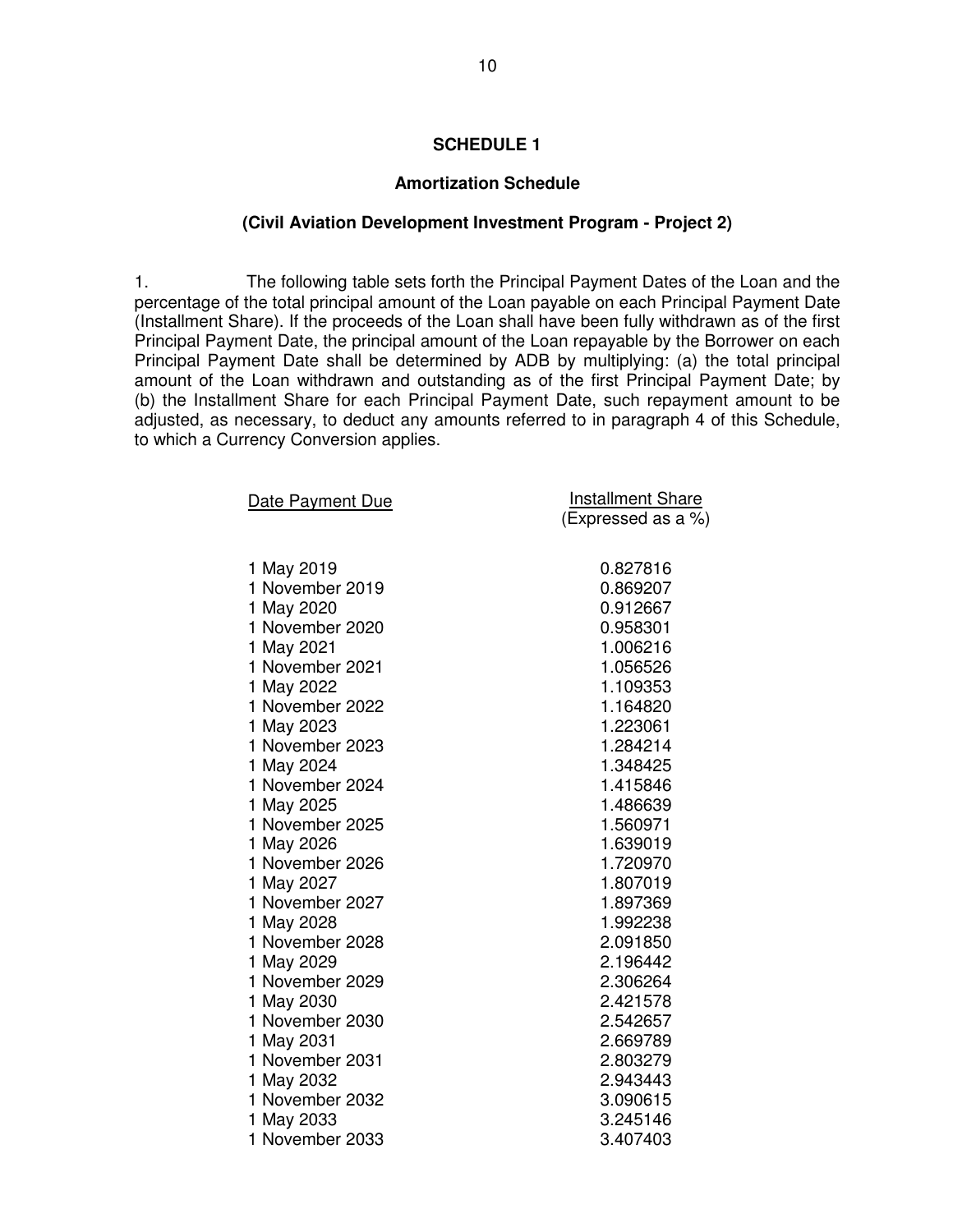| Date Payment Due                                                                                                                                                  | <b>Installment Share</b><br>(Expressed as a %)                                                                       |
|-------------------------------------------------------------------------------------------------------------------------------------------------------------------|----------------------------------------------------------------------------------------------------------------------|
| 1 May 2034<br>1 November 2034<br>1 May 2035<br>1 November 2035<br>1 May 2036<br>1 November 2036<br>1 May 2037<br>1 November 2037<br>1 May 2038<br>1 November 2038 | 3.577773<br>3.756662<br>3.944495<br>4.141720<br>4.348806<br>4.566246<br>4.794558<br>5.034286<br>5.286000<br>5.550311 |
| Total                                                                                                                                                             | 100.000000                                                                                                           |

2. If the proceeds of the Loan shall not have been fully withdrawn as of the first Principal Payment Date, the principal amount of the Loan repayable by the Borrower on each Principal Payment Date shall be determined as follows:

(a) To the extent that any proceeds of the Loan shall have been withdrawn as of the first Principal Payment Date, the Borrower shall repay the amount withdrawn and outstanding as of such date in accordance with paragraph 1 of this Schedule.

(b) Any withdrawal made after the first Principal Payment Date shall be repaid on each Principal Payment Date falling after the date of such withdrawal in amounts determined by ADB by multiplying the amount of each such withdrawal by a fraction, the numerator of which shall be the original Installment Share specified in the table in paragraph 1 of this Schedule for said Principal Payment Date (the Original Installment Share) and the denominator of which shall be the sum of all remaining Original Installment Shares for Principal Payment Dates falling on or after such date, such repayment amounts to be adjusted, as necessary, to deduct any amounts referred to in paragraph 4 of this Schedule, to which a Currency Conversion applies.

3. Withdrawals made within 2 calendar months prior to any Principal Payment Date shall, for the purposes solely of calculating the principal amounts payable on any Principal Payment Date, be treated as withdrawn and outstanding on the second Principal Payment Date following the date of withdrawal and shall be repayable on each Principal Payment Date commencing with the second Principal Payment Date following the date of withdrawal.

4. Notwithstanding the provisions of paragraphs 1 and 2 of this Schedule, upon a Currency Conversion of all or any portion of the withdrawn principal amount of the Loan to an Approved Currency, the amount so converted in said Approved Currency that shall be repayable on any Principal Payment Date occurring during the Conversion Period, shall be determined by ADB by multiplying such amount in its currency of denomination immediately prior to said Conversion by either: (i) the exchange rate that reflects the amounts of principal in said Approved Currency payable by ADB under the Currency Hedge Transaction relating to said Conversion; or (ii) if ADB so determines in accordance with the Conversion Guidelines, the exchange rate component of the Screen Rate.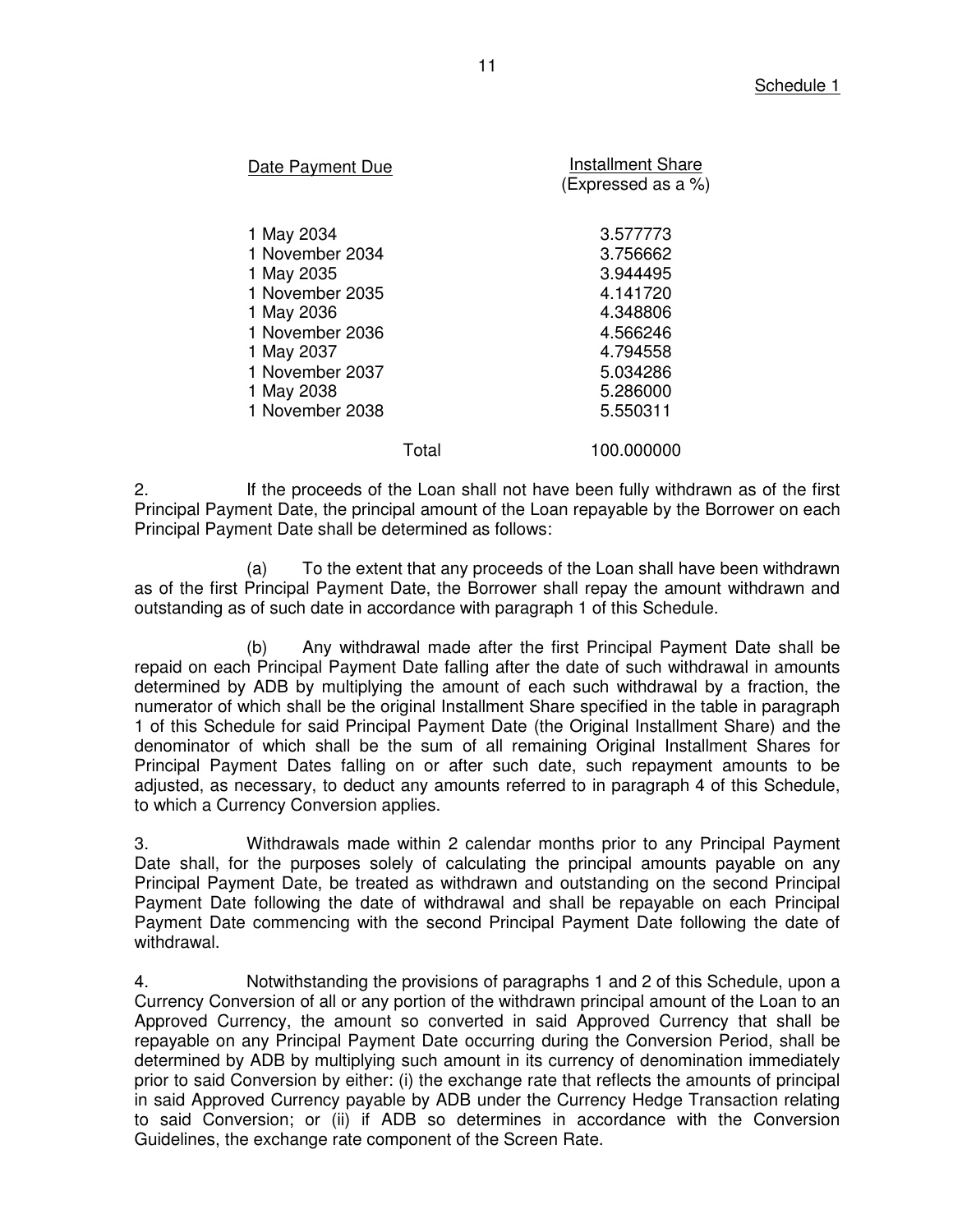5. If the principal amount of the Loan withdrawn and outstanding from time to time shall be denominated in more than one Loan Currency, the provisions of this Schedule shall apply separately to the amount denominated in each Loan Currency, so as to produce a separate amortization schedule for each such amount.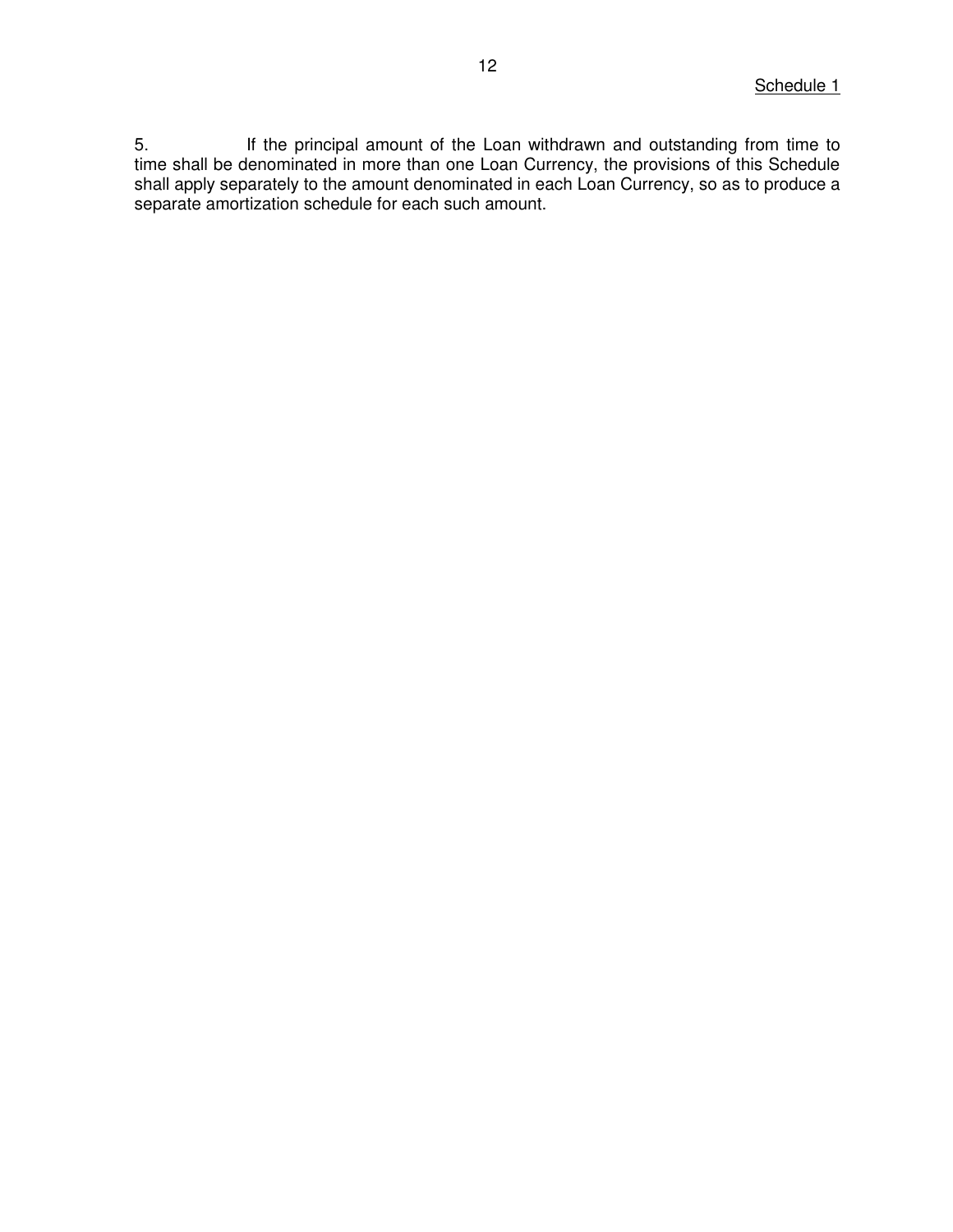### **SCHEDULE 2**

### **Allocation and Withdrawal of Loan Proceeds**

### General

1. The table attached to this Schedule sets forth the Categories of items of expenditure to be financed out of the proceeds of the Loan and the allocation of the Loan proceeds to each such Category ("Table"). (Reference to "Category" in this Schedule is to a Category or Subcategory of the Table).

### Basis for Withdrawal from the Loan Account

2. Except as ADB may otherwise agree, the proceeds of the Loan shall be disbursed on the basis of the withdrawal percentage for each item of expenditure set forth in the Table.

### Interest and Commitment Charges

3. The amount allocated to Category 5 is for financing interest and commitment charges on the Loan during the implementation period of the Project. ADB shall be entitled to withdraw from the Loan Account and pay to itself, on behalf of the Borrower, the amounts required to meet payments, when due, of such interest and commitment charges.

#### **Reallocation**

4. Notwithstanding the allocation of Loan proceeds and the withdrawal percentages set forth in the Table,

 (a) if the amount of the Loan allocated to any Category appears to be insufficient to finance all agreed expenditures in that Category, ADB may, by notice to the Borrower, (i) reallocate to such Category, to the extent required to meet the estimated shortfall, amounts of the Loan which have been allocated to another Category but, in the opinion of ADB, are not needed to meet other expenditures, and (ii) if such reallocation cannot fully meet the estimated shortfall, reduce the withdrawal percentage applicable to such expenditures in order that further withdrawals under such Category may continue until all expenditures thereunder shall have been made; and

 (b) if the amount of the Loan allocated to any Category appears to exceed all agreed expenditures in that Category, ADB may, by notice to the Borrower, reallocate such excess amount to any other Category.

#### Disbursement Procedures

5. Except as ADB may otherwise agree, the Loan proceeds shall be disbursed in accordance with the Loan Disbursement Handbook.